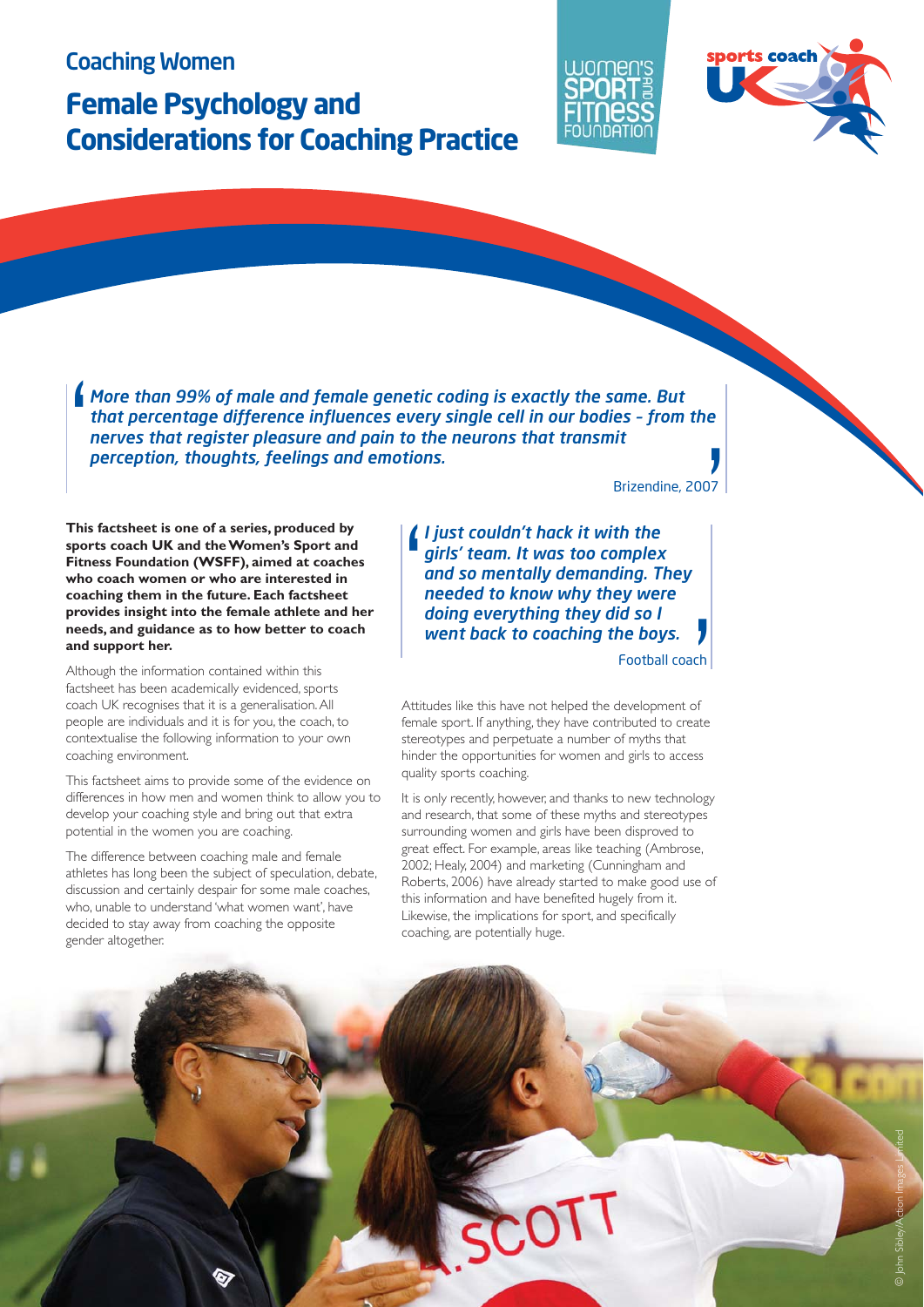

**?**



# **So what is psychologically unique about females?**

In her book, *The Female Brain*, psychologist Louann Brizendine explains what makes women's brains distinctively different to those of their male counterparts. Primarily, her research shows that although smaller than a male's, the female brain contains the same number of brain cells, only packed together more densely.

There are two main differences between the male and female brain:

#### **1 Brain structure and function**

Certain features of the female brain's architecture are vastly different to those of a male's white-and-grey matter. These can be differences in shape, size, or allocation of functions to different brain areas.

#### **2 Brain chemistry**

As expressed by Brizendine, '*the female brain is so deeply affected by hormones that their influence can be said to create a woman's reality. They can shape a woman's values and desires, and tell her, day to day, what's important. A woman's neurological reality is not as constant as a man's*.'

But how are these two differences manifested? Here is a summary of how some women's actions and reactions may differ from a man's:

- The female brain has a higher level of sensitivity to stress and conflict
- Women use different areas of the brain to solve problems, process language or experience and store strong emotions
- The brain centres for language, hearing, emotion and memory formation are bigger in women
- Men have larger processors in the more 'primitive' areas of the brain that register fear and trigger aggression compared to women
- In the main, women have outstanding verbal agility, an ability to connect deeply in friendship and an almost psychic capacity to read faces and tone of voice.



### **Think: How would these findings impact on how and why women and girls participate in sport and physical activity?**

Could your style of coaching change in recognition of the information above?

As previously mentioned, this information is a generalisation. As a coach, you have to ensure you get to know your athletes or team as individuals and 'tailor' your interaction with them to suit their specific needs. It is clear, however, that knowing about some of these proven female 'tendencies' or 'traits' could be useful in finding the right strategies to engage with different athletes and groups.

From their study of current literature on the topic, Cunningham and Roberts (2006) describe the following six main areas in which academic research has shown men and women to be different.

| <b>Area of Difference</b> | <b>Men</b>                                                    | <b>Women</b>                                         |
|---------------------------|---------------------------------------------------------------|------------------------------------------------------|
| Intellectual function     | Analytical, focused,<br>linear, logical<br>perspective        | 'Whole-brained'<br>perspective                       |
| <b>Base reaction</b>      | Action                                                        | Feeling                                              |
| Stress response           | Fight or flight                                               | Tend and befriend                                    |
| Innate interest           | Things                                                        | People                                               |
| Survival strategy         | Through self-interest,<br>hierarchy, power<br>and competition | Through relationships,<br>empathy and<br>connections |
| Mental preferences        | Hard-wired<br>to systemise                                    | Hard-wired<br>to empathise                           |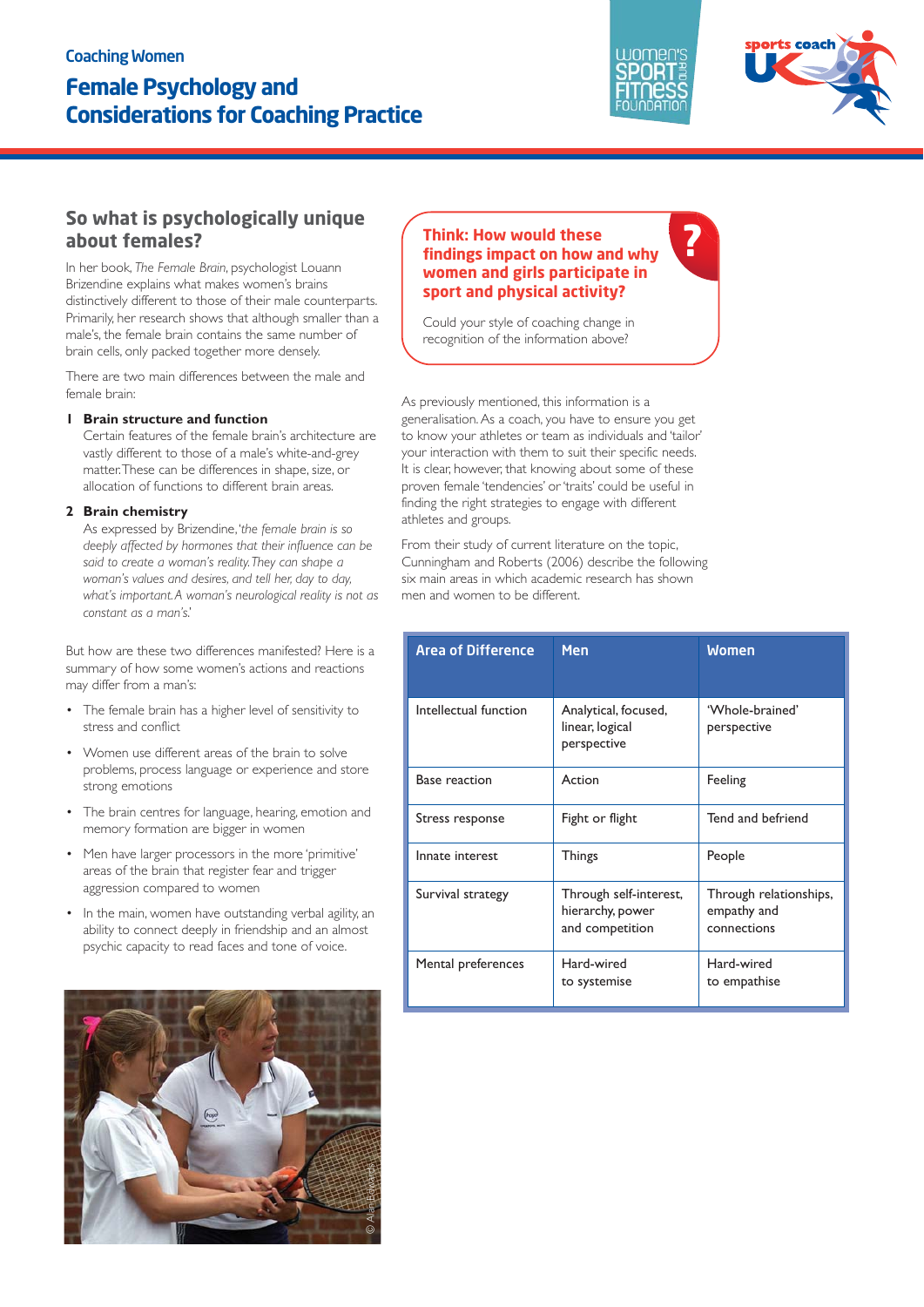



# **The psychology bit...**

#### **Intellectual function**

Men show a predisposition to be more analytical, linear and logical in their processing of information, whereas women show a clear tendency to process information in a more 'whole-brained' or 'bigger-picture' way.

This seems to be thanks to women's brain's ability to access information from, and make connections with, both sides of the brain in order to solve problems.

**The use of the 'whole brain' seems to explain why women are generally more comfortable with emotion, higher awareness of non-verbal cues and the enhanced ability to look at the full picture.** 

#### **How can this knowledge affect the way you coach?**

Women generally express emotion in a different, more overt way than men. They should not be considered to be interfering or 'hard to win over'. Women's ability to see the 'whole picture' means they need to understand why they are performing certain tasks and what doing will achieve them.

### **Base reaction to stimuli**

This is not about conscious behaviour, but more about impulsive behaviour. It appears that when things happen, a man's base reaction is to jump into

action, while women are more likely to react emotionally.

> **Science shows that the basal (everyday) state of the male brain is dominated by the 'fight or flight' centres (ie reptilian/instinctive behaviours). In women it seems that more activity occurs in the brain's limbic system, which deals with emotions and feelings.**

#### **How can this knowledge affect the way you coach?**

Does this explain why your women athletes may react to certain things in a way that seems alien to you?

How are you communicating with your women participants?

How can you ensure your athletes use their 'reptilian' brains and act, rather than feel with their limbic brain?

What reaction does shouting or raising your voice provoke in women?

#### **Stress response**

© Alan Edwards

**D** Alan Fdward

Hormone concentrations and their strengths vary considerably between men and women. This is even more so under conditions of stress.

Studies show how when under stress men produce 'fight or flight' hormones like testosterone and adrenaline, while women generally produce more oxytocin which buffers the 'fight or flight' response and has a pronounced calming effect.

**It seems that under stressful conditions, women tend to respond by forming more connections with others and by looking for support from their community.** 

**By contrast, men tend to react with alarm, aggression and individualistic behaviour.**

### **How can this knowledge affect the way you coach?**

When your athletes are under stress, do you know how to provide the right environment to enhance their performance?

Do you normally contribute to increase their stress levels or alleviate them? How, and why?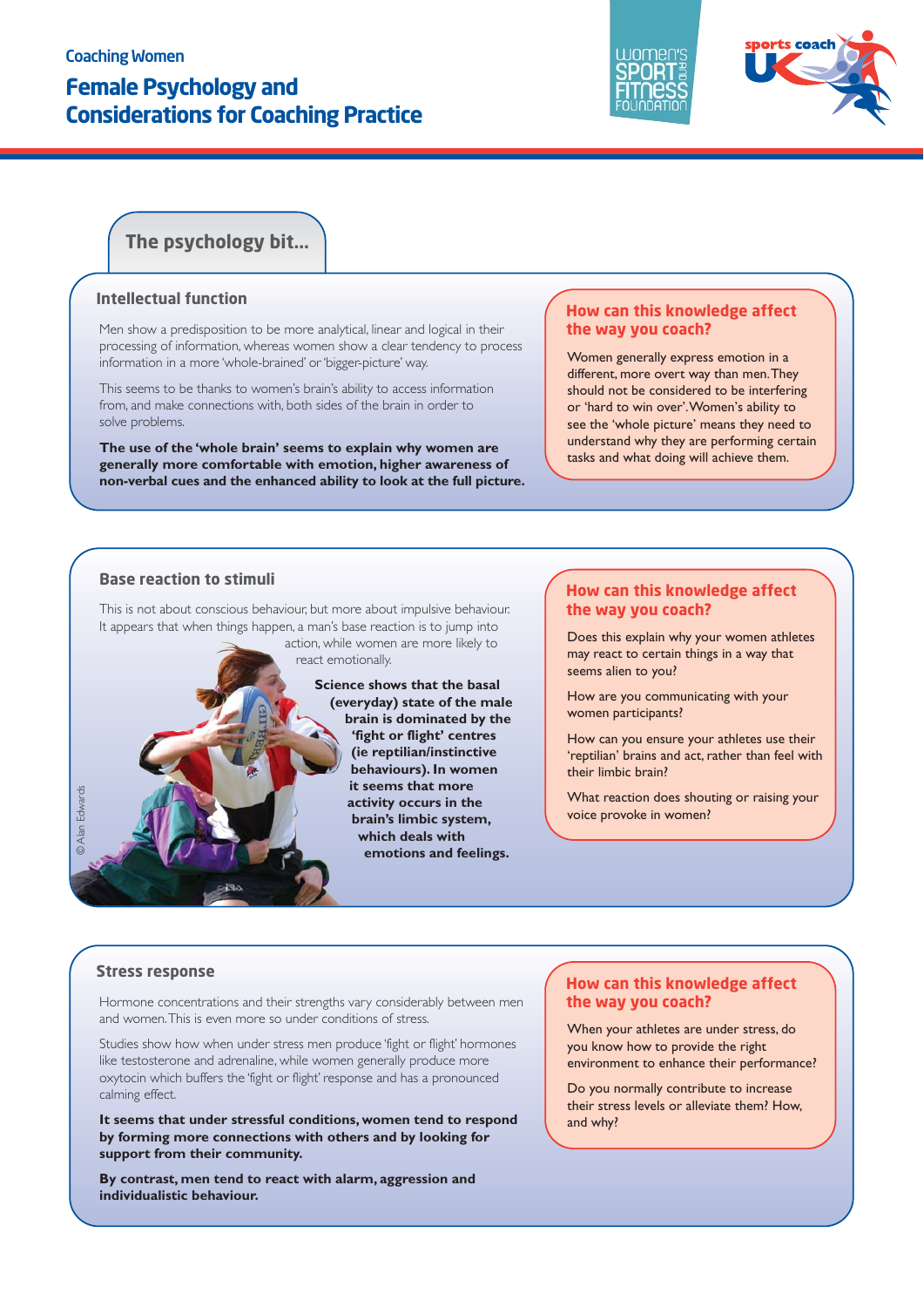



#### **Innate interest: things vs people**

Research into education and the workplace shows that males have a tendency to be more interested in things, while women and girls tend to be naturally interested in people.

**While men want to understand how things work, women are more interested in connecting and bonding with people, understanding others' motivations and how they feel.**

#### **How can this knowledge affect the way you coach?**

How is your coaching affected by women and girls' natural interest in people? Do you see it as a hindrance to technical/tactical work, or as a great opportunity for team building?

Perhaps a team bonding session every now and then might be more beneficial than technical or tactical work.

#### **Survival strategies**

Evolutionary theory establishes that, in terms of primary motivations, we exist to ensure the survival of our genes. The key difference seems to be in how men and women go about this.

It seems that males strive to survive through self-interest, hierarchy, power gains and competition. On the other hand, women and girls' survival strategy tends to be through the building of relationships, connections and high levels of empathy.

**In short, for the boys it is all about being the 'alpha' male in the pack, while for the girls, it's more about getting along with everyone in the group.**

#### **How can this knowledge affect the way you coach?**

How do your athletes respond to internal and external competition?

What is your best strategy for ensuring your athletes are motivated and happy within the group and in relation to the opposition?

Creating a climate of cooperation and personal improvement may pay off better than one where internal competition dominates the sessions.

#### **Understanding and processing information**

Professor Simon Baron-Cohen of Cambridge University shows that in the main, men understand the world by building systems to explain how it works, while women make sense of things by putting themselves into somebody else's shoes.

**For women, it's not only about being emotionally in tune with another person, but also being able to gauge moods, atmospheres and successfully negotiate interactions with people.** 

### **How can this knowledge affect the way you coach?**

What do your athletes expect from you emotionally?

Do your athletes share the same motivations, drive and picture of success as you do?

How does your mood affect the people you coach? Do they pick up on it? Of course they do, and women are more likely to!